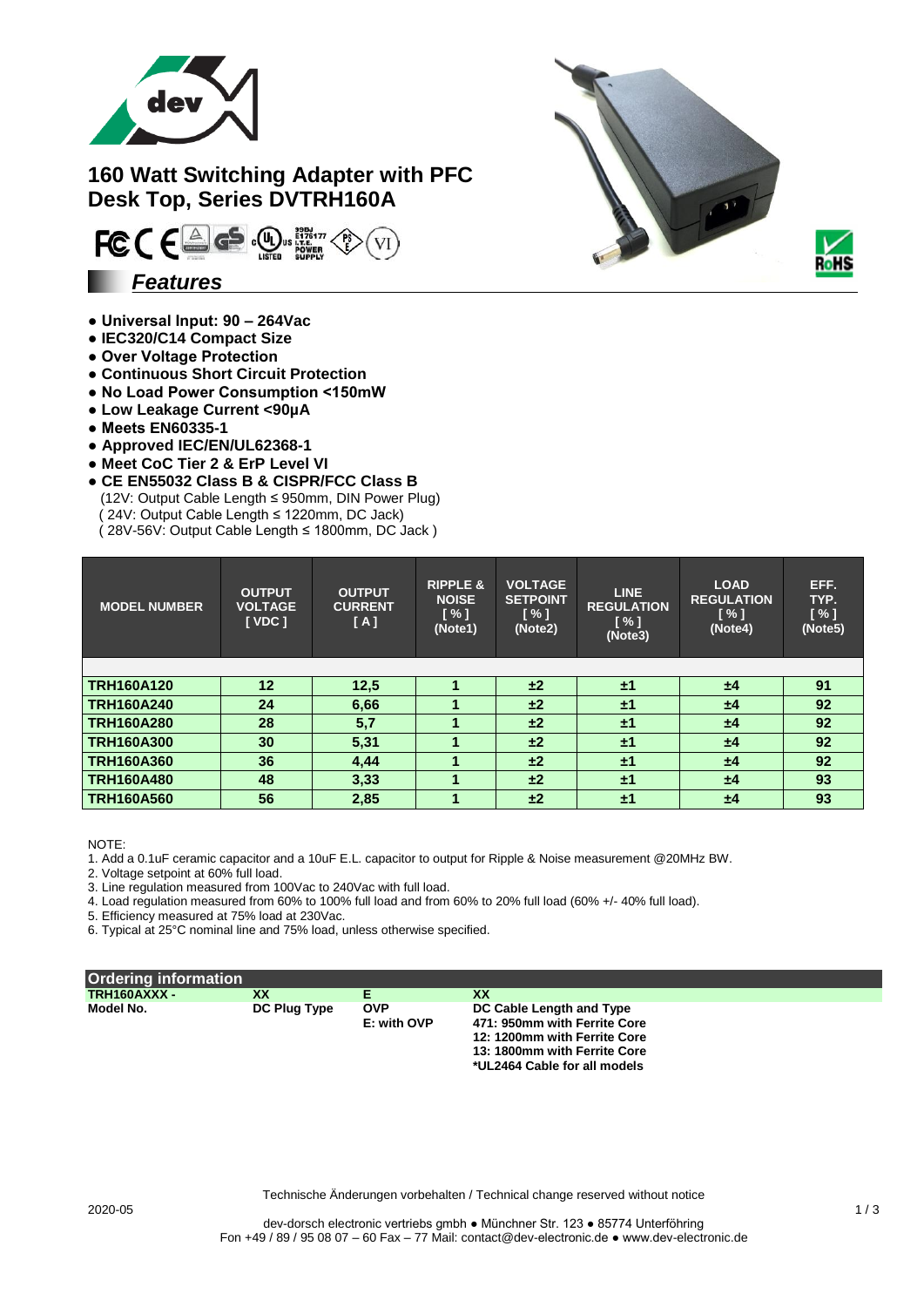# *Specifications* **Series DVTRH160A**

## **INPUT SPECIFICATIONS:**

## **OUTPUT SPECIFICATIONS:**

| Short Circuit Protection Continuous (Auto recovery) |  |
|-----------------------------------------------------|--|
|                                                     |  |
|                                                     |  |
|                                                     |  |

### **DERATING CURVE:**

## **GENERAL SPECIFICATIONS:**

| Operating Temperature (see Derating Curve ) - 20°C to +70°C |                       |
|-------------------------------------------------------------|-----------------------|
|                                                             | -30°C can be Start-Up |
|                                                             |                       |
|                                                             |                       |
|                                                             |                       |
|                                                             |                       |
|                                                             |                       |
|                                                             |                       |
| Life Time (Ambient 40°C, 75% Load) 26Khrs min.              |                       |
|                                                             |                       |
| Dimensions 150x70x38mm (5,906x2,756x1,497 Inches)           |                       |
|                                                             |                       |
|                                                             |                       |

### **SAFETY & EMC:**

| Emission & ImmunityEN55032 Class B, FCC Part15 Class B |
|--------------------------------------------------------|
| EN61000-3-2, EN61000-3-3, EN55024, EN61204-3           |
|                                                        |
| Meet IEC/EN60335-1                                     |
|                                                        |



# *MECHANICAL SPECIFICATION* **Series DVTRH160A**

All dimensions in Inches ( mm )

Tolerance: mm: x.xx=±0.5, Inches: x.xxx=±0.02



Technische Änderungen vorbehalten / Technical change reserved without notice